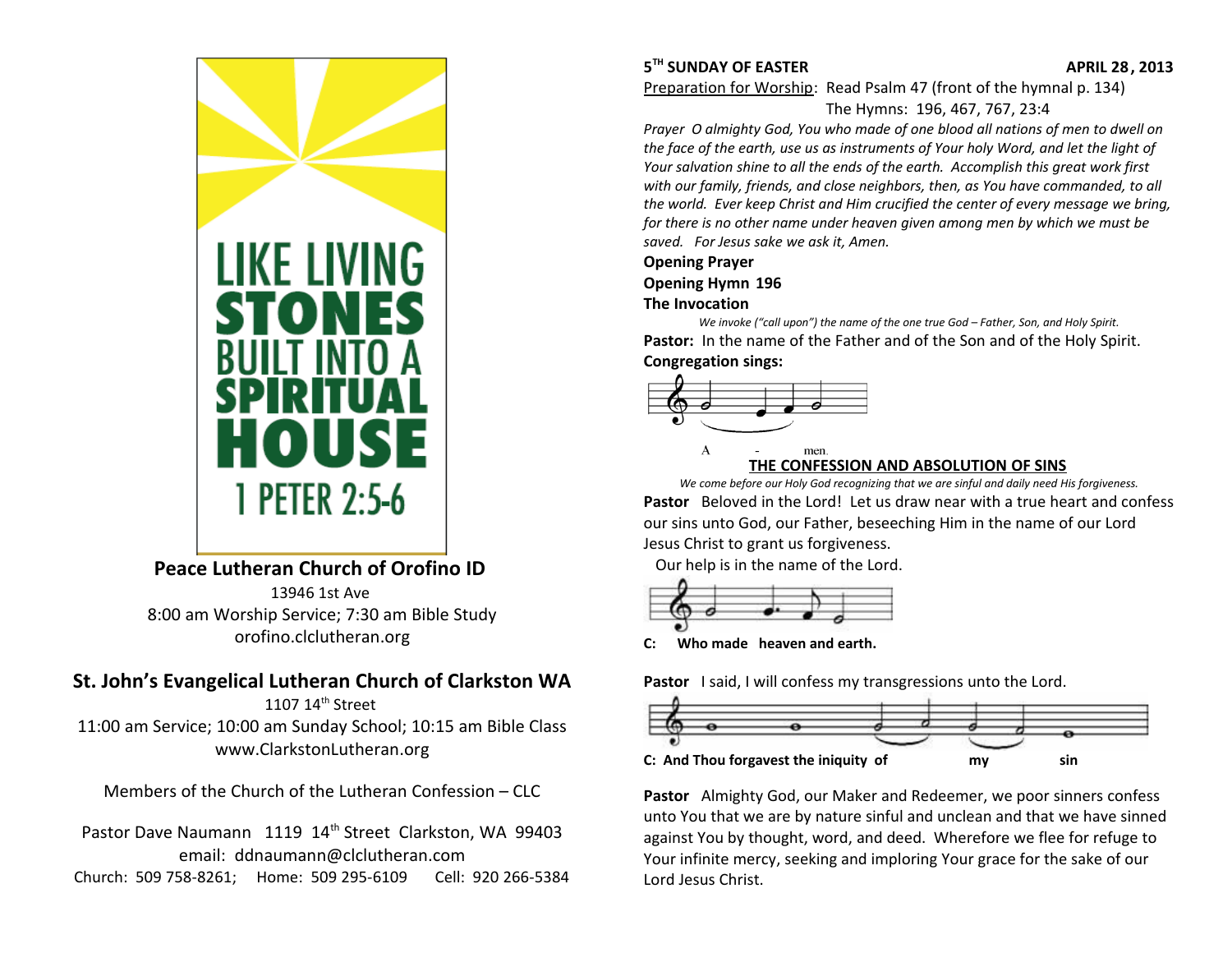**ALL O most merciful God, who hast given Thine only-begotten Son to die for us, have mercy upon us and for His sake grant us remission of all our sins; and by Thy Holy Spirit increase in us true knowledge of Thee and of Thy will and true obedience to Thy Word, to the end that by Thy grace we may come to everlasting life; through Jesus Christ our Lord. Amen**. **Pastor** Almighty God, our heavenly Father, has had mercy upon us and has given His only Son to die for us and for His sake forgives us all our sins. To

those who believe in His name He gives power to become the sons of God and has promised them His Holy Spirit. He who believes and is baptized shall be saved. Grant this, Lord, unto us all.



**THE INTROIT**

*Having received the Lord's forgiveness, we are glad to enter into His courts with praise and thanksgiving. This entrance is made in the Introit with the Lord's own Word, often from the Psalms.*

- P: Oh, sing to the LORD a new song!
- **C: For He has done marvelous things;**
- P: The Lord has made known His salvation
- **C: His righteousness He has revealed in the sight of the nations.**
- P: His right hand and His holy arm
- **C: Have gained Him the victory.**







### **The First Bible Reading:**

Acts 17:1-15 Now when they had passed through Amphipolis and Apollonia, they came to Thessalonica, where there was a synagogue of the Jews. 2 Then Paul, as his custom was, went in to them, and for three Sabbaths reasoned with them from the Scriptures, 3 explaining and demonstrating that the Christ had to suffer and rise again from the dead, and saying, "This Jesus whom I preach to you is the Christ." 4 And some of them were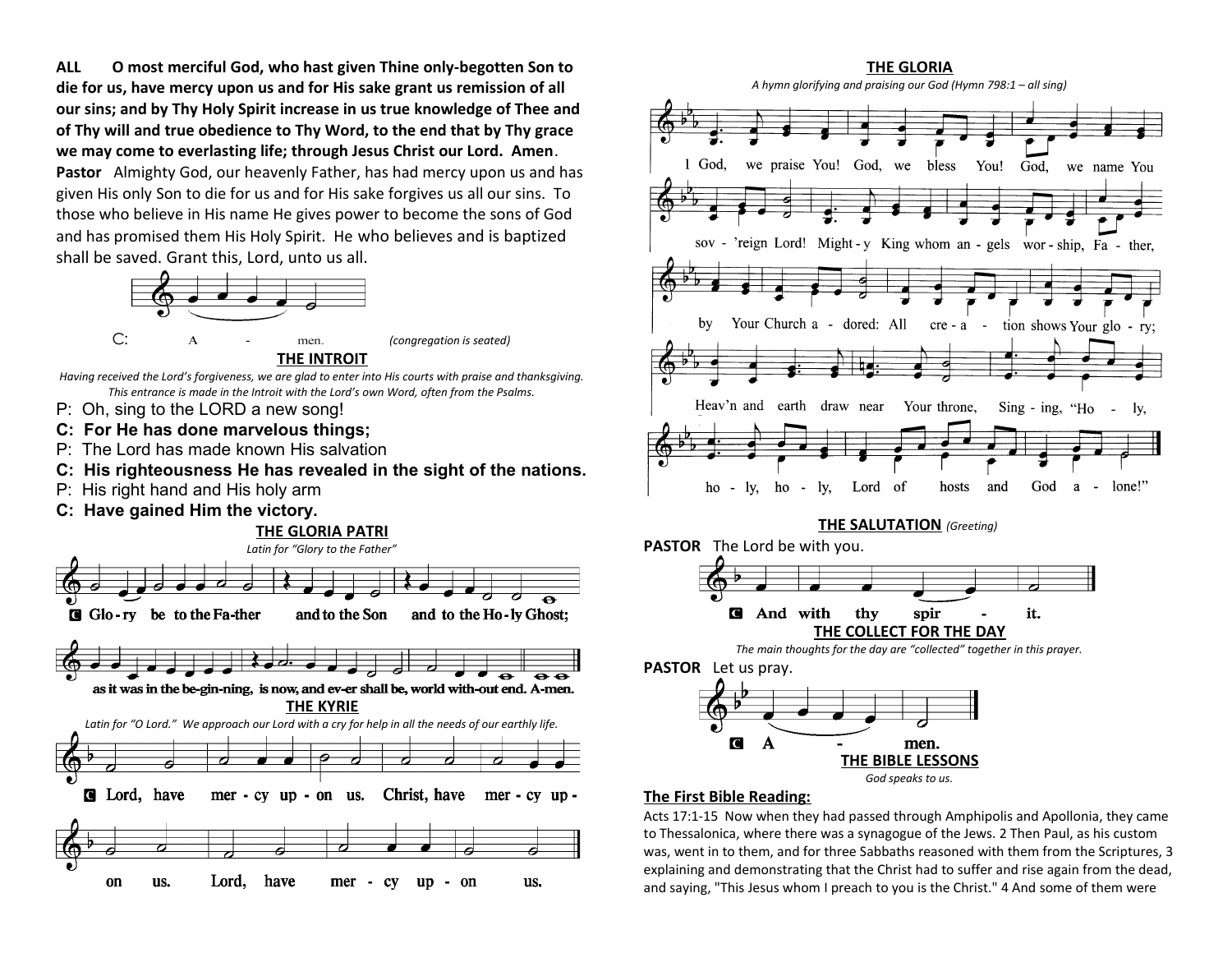persuaded; and a great multitude of the devout Greeks, and not a few of the leading women, joined Paul and Silas. 5 But the Jews who were not persuaded, becoming envious, took some of the evil men from the marketplace, and gathering a mob, set all the city in an uproar and attacked the house of Jason, and sought to bring them out to the people. 6 But when they did not find them, they dragged Jason and some brethren to the rulers of the city, crying out, "These who have turned the world upside down have come here too. 7 "Jason has harbored them, and these are all acting contrary to the decrees of Caesar, saying there is another king; Jesus." 8 And they troubled the crowd and the rulers of the city when they heard these things. 9 So when they had taken security from Jason and the rest, they let them go. 10 Then the brethren immediately sent Paul and Silas away by night to Berea. When they arrived, they went into the synagogue of the Jews. 11 These were more fair-minded than those in Thessalonica, in that they received the word with all readiness, and searched the Scriptures daily to find out whether these things were so. 12 Therefore many of them believed, and also not a few of the Greeks, prominent women as well as men. 13 But when the Jews from Thessalonica learned that the word of God was preached by Paul at Berea, they came there also and stirred up the crowds. 14 Then immediately the brethren sent Paul away, to go to the sea; but both Silas and Timothy remained there. 15 So those who conducted Paul brought him to Athens; and receiving a command for Silas and Timothy to come to him with all speed, they departed.

**PASTOR** Here ends the First Bible Reading. We continue with the responsive reading of:

#### **THE GRADUAL**

*The Gradual is a "Bridge of praise" that links the Old Testament with the New Testament.*  P: Hallelujah! Hallelujah!

- **C: Hallelujah! Hallelujah!**
- P: The right hand of the LORD is exalted;
- **C: The right hand of the LORD does valiantly. Hallelujah!**
- P: Christ, having been raised from the dead, dies no more.
- **C: Death no longer has dominion over Him. Hallelujah!**



**PASTOR** The Second Bible Reading comes from Luke chapter 14, beginning there in the  $35<sup>th</sup>$  verse.



**The Second Bible Reading**

John 14:1-12 "Let not your heart be troubled; you believe in God, believe also in Me. 2 "In My Father's house are many mansions; if it were not so, I would have told you. I go to prepare a place for you. 3 "And if I go and prepare a place for you, I will come again and receive you to Myself; that where I am, there you may be also. 4 "And where I go you know, and the way you know." 5 Thomas said to Him, "Lord, we do not know where You are going, and how can we know the way?" 6 Jesus said to him, "I am the way, the truth, and the life. No one comes to the Father except through Me. 7 "If you had known Me, you would have known My Father also; and from now on you know Him and have seen Him." 8 Philip said to Him, "Lord, show us the Father, and it is sufficient for us." 9 Jesus said to him, "Have I been with you so long, and yet you have not known Me, Philip? He who has seen Me has seen the Father; so how can you say, 'Show us the Father'? 10 "Do you not believe that I am in the Father, and the Father in Me? The words that I speak to you I do not speak on My own authority; but the Father who dwells in Me does the works. 11 "Believe Me that I am in the Father and the Father in Me, or else believe Me for the sake of the works themselves. 12 "Most assuredly, I say to you, he who believes in Me, the works that I do he will do also; and greater works than these he will do, because I go to My Father.

**PASTOR:** Here ends the Second Bible Reading.

P: Blessed are they who hear the Word of God and keep it.



#### **THE APOSTLES' CREED**

We boldly confess what we believe. (Hymnal, page 12)

**I believe in God the Father Almighty, Maker of Heaven and earth.**

**And in Jesus Christ, His only Son, our Lord; Who was conceived by the Holy Ghost, Born of the Virgin Mary; Suffered under Pontius Pilate, Was crucified, dead, and buried; He descended into hell; the third day He**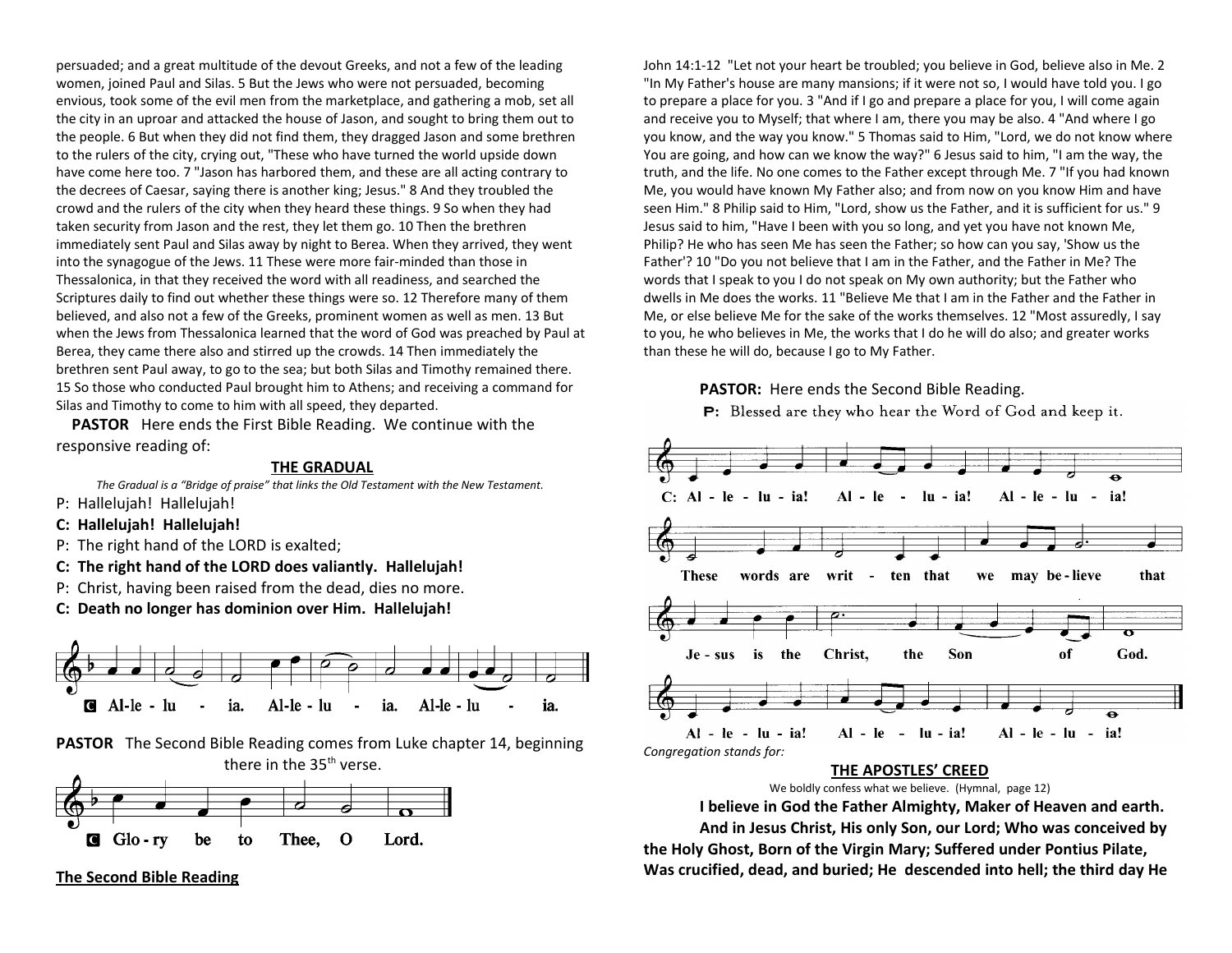**rose again from the dead; He ascended into heaven And sitteth on the right hand of God the Father Almighty; From thence He shall come to judge the quick and the dead.**

**I believe in the Holy Ghost; The Holy Christian Church, the communion of saints; The forgiveness of sins; The resurrection of the body; And the life everlasting. Amen.**

#### **Hymn 467**

#### **THE SERMON**

1 Peter 2:4-10 Coming to Him as to a living stone, rejected indeed by men, but chosen by God and precious, 5 you also, as living stones, are being built up a spiritual house, a holy priesthood, to offer up spiritual sacrifices acceptable to God through Jesus Christ. 6 Therefore it is also contained in the Scripture, "Behold, I lay in Zion A chief cornerstone, elect, precious, And he who believes on Him will by no means be put to shame." 7 Therefore, to you who believe, He is precious; but to those who are disobedient, "The stone which the builders rejected Has become the chief cornerstone," 8 and "A stone of stumbling And a rock of offense." They stumble, being disobedient to the word, to which they also were appointed. 9 But you are a chosen generation, a royal priesthood, a holy nation, His own special people, that you may proclaim the praises of Him who called you out of darkness into His marvelous light; 10 who once were not a people but are now the people of God, who had not obtained mercy but now have obtained mercy.

> Theme: "YOU ARE HIS LIVING STONES" I. The LORD God is building His Spiritual House (4-8) II. The LORD God is sending His gifted people (9-10)

### **THE OFFERTORY**

*Singing this prayer we OFFER God our hearts, asking Him for that best of all gifts, the Holy Spirit. Create in me a clean heart, O God, and renew a right spirit within me. Cast me not away from Thy presence, and take not Thy Holy Spirit from me. Restore unto me the joy of Thy salvation; and uphold me with Thy free spirit. Amen.*

*In tangible evidence of our gratitude, we offer the Lord the gift of our money, remembering that He has first given to us that we might have to give to Him. While the ushers present our offerings at the Lord's Altar, we stand and sing the offering hymn 788:1:*

*Lord, You love the cheerful giver Who with open heart and hand Blesses freely, as a river that refreshes all the land. Grant us, then, the grace of giving with a spirit large and true. That our life and all our living we may consecrate to You.*

**PRAYERS -** (Pastor)

## **THE LORD'S PRAYER -** (All)

**Our Father Who art in heaven, hallowed be Thy name. Thy kingdom come. Thy will be done on earth as it is in heaven. Give us this day our daily bread, and forgive us our trespasses as we forgive those who trespass against us. And lead us not into temptation, but deliver us from evil. For Thine is the kingdom and the power and the glory forever and ever, Amen.** 

## **Hymn** *767*

*Congregation stands for:*

### **THE BENEDICTION**

*The blessing given by God for the blessing of His people (Numbers 6:24-26).*  **PASTOR:** The LORD bless you and keep you.

The LORD make His face shine upon you and be gracious unto you. The LORD lift up His countenance upon you and give you peace.



**The Closing Hymn 23:4**

*\*\*\* SILENT PRAYER \*\*\**

#### **THE OFFERING OF THANKFUL HEARTS**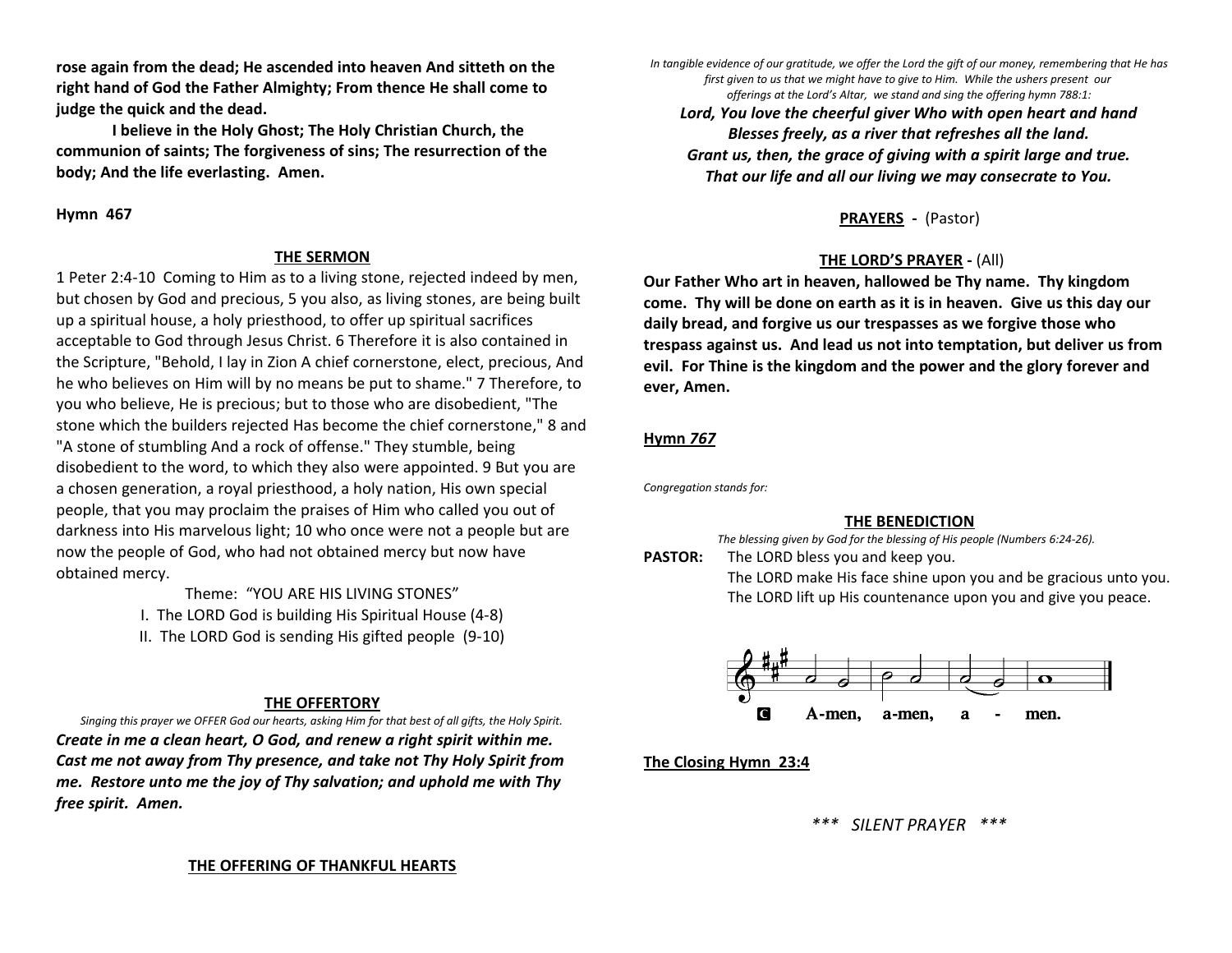# **A n n o u n c e m e n t s**

*"If the LORD wills, we will do this or that." James 4:15*

**WELCOME** …to all our guests who are sharing the Good News of the Gospel with us this morning. Please sign our guest register before leaving, and we invite you to join us regularly for worship services. Every Sunday you will find words of life and peace through Jesus Christ - and a warm welcome from fellow believers - here in God's house. We're saving a place for you!

**QUARTERLY MEETING** St. John's today following service. Three new members will be recommended by the Pastor for church membership: Dr. Brian Hocum, Charlotte Hoffman, and Jim Tank. Praise God from Whom all blessings flow!

**NEXT SUNDAY** - Potluck at St. John's.

**ST. JOHN'S SCHOOL FUND** Began in January, contributions to this fund go toward the opening of a Christian Day School in Clarkston. Just mark your envelope or check memo line as "School Fund". To date the LORD has graciously opened hearts to give a total of about \$20,000. Praise His name!

**NEXT SUNDAY'S SERVICE** If you'd like to read them ahead of time at home, the Bible readings for next week are: Acts 17:22-31; John 14:15-21; and 1 Peter 3:15-22 (the sermon).

**LUFT WEDDING** Member Phil Luft and fiancée Karla Koller have sent an invitation to St. John's to their wedding on June  $22^{nd}$ . It is posted on the bulletin board. May the LORD bless their lives together as one!

**DORM SUPERVISOR NEEDED AT ILC** At the conclusion of this school year Immanuel Lutheran High School and College in Eau Claire, WI, will be in need of a boys' dormitory supervisor. Men who are CLC members and are able and willing to fill this position should ask the pastor for more information about the responsibilities and compensation for this position. The dormitory has a ground-floor apartment for its supervisor, which can house a married couple and even small family. Those who are interested in applying may contact the ILC president, Prof. Steve Sippert at: [\(steve.sippert@ilc.edu;](http://us.mc1616.mail.yahoo.com/mc/compose?to=steve.sippert@ilc.edu) 715-831-9104; 715-836-6620), for an application.

**Arise and Shine Retreat** – Grace Lutheran of Valentine, NE is sponsoring a four-day retreat in Pillager, MN, June 13–16. The retreat is designed for men and women in their 20s & 30s. Singles, couples, and families are welcome. The cost is \$135.00 per adult, which includes a t-shirt, lodging, meals, snacks, and activities. This year's theme is "JOY. Jesus. Others. You." based on Philippians 2:1-16. If you are looking for a faith-strengthening weekend with young adult Christians that is focused on the Word of God, this retreat is for you! You can find more information and register on their web site: [www.AriseAndShineRetreat.com.](http://www.ariseandshineretreat.com/) The contacts are Alana Ahrens [\(402\) 322-9064](tel:(402)%20322-9064) [alanaahrens@yahoo.com](mailto:alanaahrens@yahoo.com) and Pastor Luke Bernthal [\(402\)](tel:(402)%20389-2147)  [389-2147](tel:(402)%20389-2147) [lbernthal@live.com.](mailto:lbernthal@live.com)

**CLC NEWS** <> Teacher Neil Bernthal, Winter Haven FL, has returned the call to Peace thru Christ Lutheran school, Middleton WI. <> Holy Cross Lutheran, Phoenix AZ, has called Teacher Joshua Ohlmann, Eau Claire WI. <> Lana Strike has accepted the call to teach at St. John's Lutheran school, Okabena MN. <> The Rev. Mark Tiefel, Bethel Lutheran, Morris MN, has returned the call from the CLC Board of Missions to become missionary in India.

# **WEEKLY MEMORY VERSE**

"You also, as living stones, are being built up a spiritual house, a holy priesthood, to offer up spiritual sacrifices acceptable to God through Jesus Christ." 1 Peter 2:5,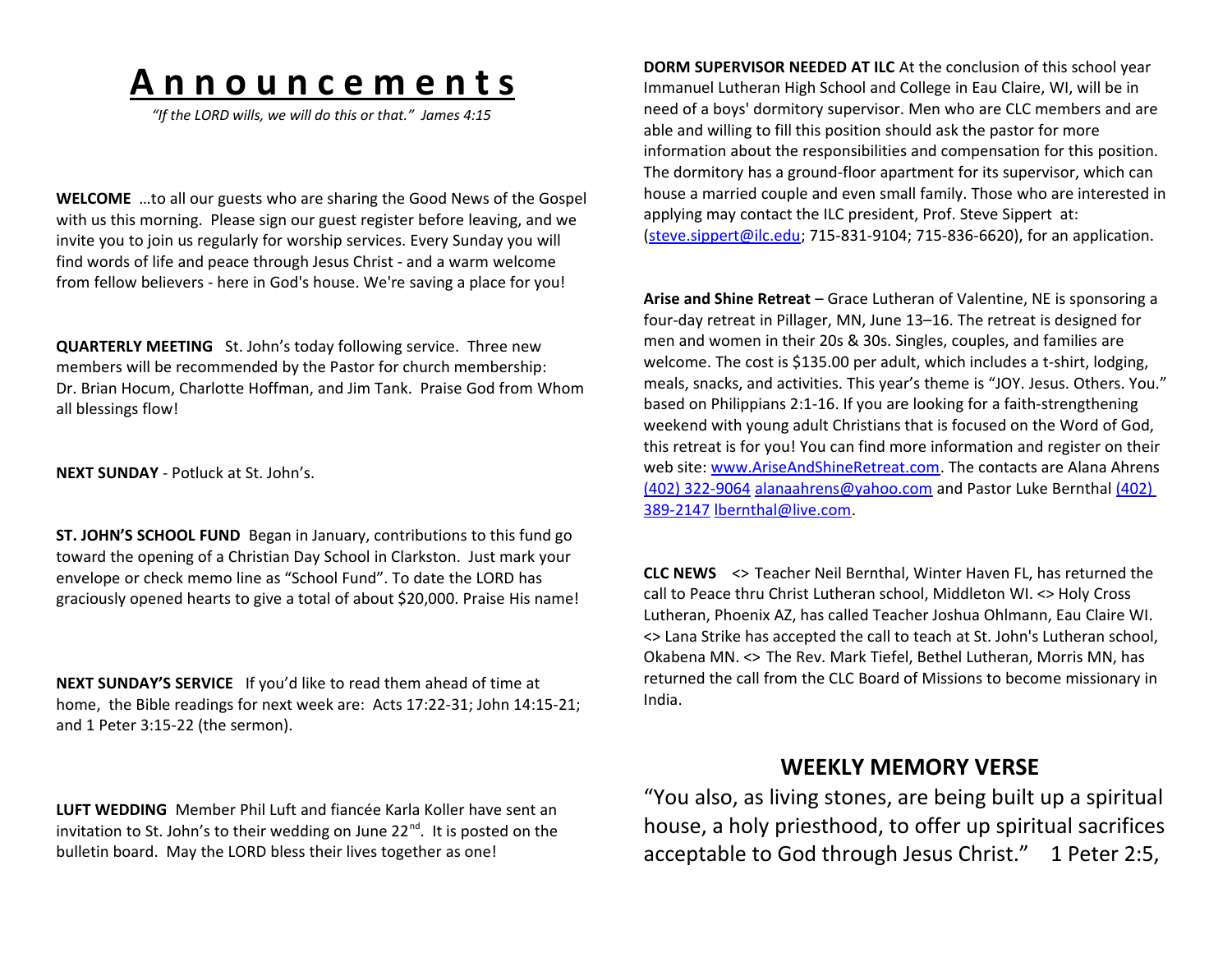# **A n n o u n c e m e n t s**

*"If the LORD wills, we will do this or that." James 4:15*

**WELCOME** …to all our guests who are sharing the Good News of the Gospel with us this morning. Please sign our guest register before leaving, and we invite you to join us regularly for worship services. Every Sunday you will find words of life and peace through Jesus Christ - and a warm welcome from fellow believers - here in God's house. We're saving a place for you!

**QUARTERLY MEETING** at St. John's today following service. Three new members will be recommended by the Pastor for church membership: Dr. Brian Hocum, Charlotte Hoffman, and Jim Tank. Praise God from Whom all blessings flow!

**NEXT SUNDAY** - Potluck at St. John's.

**ST. JOHN'S SCHOOL FUND** Began in January, contributions to this fund go toward the opening of a Christian Day School in Clarkston. Just mark your envelope or check memo line as "School Fund". To date the LORD has graciously opened hearts to give a total of about \$20,000. Praise His name!

**NEXT SUNDAY'S SERVICE** If you'd like to read them ahead of time at home, the Bible readings for next week are: Acts 17:22-31; John 14:15-21; and 1 Peter 3:15-22 (the sermon).

**LUFT WEDDING** Member Phil Luft and fiancée Karla Koller have sent an invitation to St. John's to their wedding on June  $22^{nd}$ . It is posted on the bulletin board. May the LORD bless their lives together as one!

**DORM SUPERVISOR NEEDED AT ILC** At the conclusion of this school year Immanuel Lutheran High School and College in Eau Claire, WI, will be in need of a boys' dormitory supervisor. Men who are CLC members and are able and willing to fill this position should ask the pastor for more information about the responsibilities and compensation for this position. The dormitory has a ground-floor apartment for its supervisor, which can house a married couple and even small family. Those who are interested in applying may contact the ILC president, Prof. Steve Sippert at: [\(steve.sippert@ilc.edu;](http://us.mc1616.mail.yahoo.com/mc/compose?to=steve.sippert@ilc.edu) 715-831-9104; 715-836-6620), for an application.

**Arise and Shine Retreat** – Grace Lutheran of Valentine, NE is sponsoring a four-day retreat in Pillager, MN, June 13–16. The retreat is designed for men and women in their 20s & 30s. Singles, couples, and families are welcome. The cost is \$135.00 per adult, which includes a t-shirt, lodging, meals, snacks, and activities. This year's theme is "JOY. Jesus. Others. You." based on Philippians 2:1-16. If you are looking for a faith-strengthening weekend with young adult Christians that is focused on the Word of God, this retreat is for you! You can find more information and register on their web site: [www.AriseAndShineRetreat.com.](http://www.ariseandshineretreat.com/) The contacts are Alana Ahrens [\(402\) 322-9064](tel:(402)%20322-9064) [alanaahrens@yahoo.com](mailto:alanaahrens@yahoo.com) and Pastor Luke Bernthal [\(402\)](tel:(402)%20389-2147)  [389-2147](tel:(402)%20389-2147) [lbernthal@live.com.](mailto:lbernthal@live.com)

**CLC NEWS** <> Teacher Neil Bernthal, Winter Haven FL, has returned the call to Peace thru Christ Lutheran school, Middleton WI. <> Holy Cross Lutheran, Phoenix AZ, has called Teacher Joshua Ohlmann, Eau Claire WI. <> Lana Strike has accepted the call to teach at St. John's Lutheran school, Okabena MN. <> The Rev. Mark Tiefel, Bethel Lutheran, Morris MN, has returned the call from the CLC Board of Missions to become missionary in India.

# **WEEKLY MEMORY VERSE**

"You also, as living stones, are being built up a spiritual house, a holy priesthood, to offer up spiritual sacrifices acceptable to God through Jesus Christ." 1 Peter 2:5,